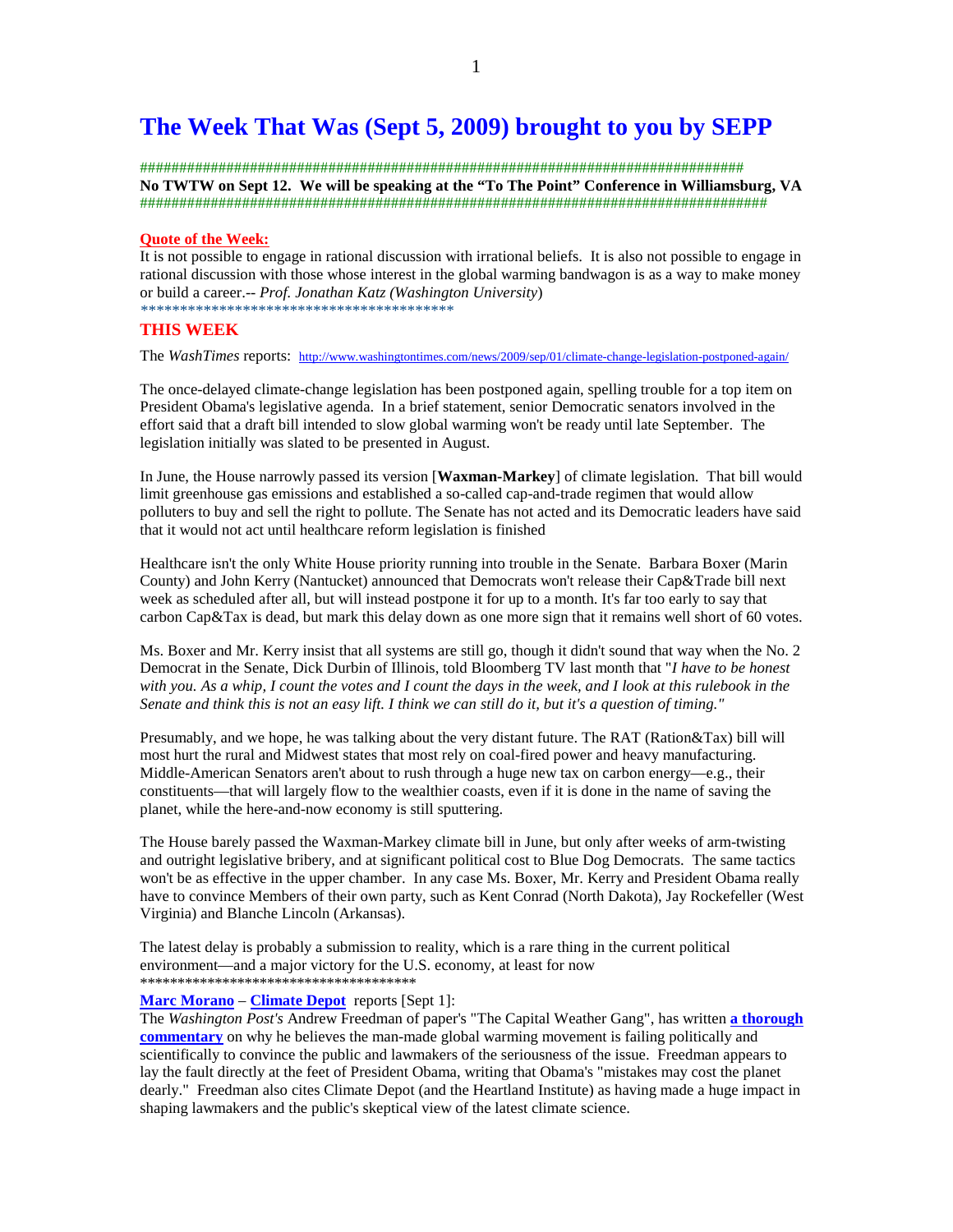Freedman's essay, titled **Obama Needs to Give a Climate Speech ASAP,** notes that President Obama needs to [speak out] soon, before the debate slips farther away from him, and more years of inaction pass by. Freedman asserts that the increasing climate change skepticism among the public is troubling and that Obama has neglected to use his bully pulpit to hammer a climate science message. \*\*\*\*\*\*\*\*\*\*\*\*\*\*\*\*\*\*\*\*\*\*\*\*\*\*\*\*\*\*\*\*\*\*\*\*

 *Chickens are coming home to roost:* "As a result of promoting environmental alarmism, Western governments find themselves trapped in a perilous, yet largely self-constructed catch. As long as climate change is elevated as the principal liability of industrial countries, as long as Western CO2 emissions are blamed for exacerbating natural disasters, death and destruction around the globe, green pressure groups and officials from the developing world will continue to insist that the West is liable to recompense its exorbitant carbon debt by way of wealth transfer and financial compensation. Yet this is highly unlikely to happen. Attempts to punish developing countries by introducing carbon tariffs, on the other hand, would only create more fury and resentment. Ultimately, there is now a growing risk that the whole globalwarming scare is creating more anti-Western hostility and further loss of influence on the international stage." -- *Benny Peiser, Financial Post, 8 April 2008*  \*\*\*\*\*\*\*\*\*\*\*\*\*\*\*\*\*\*\*\*\*\*\*\*\*\*\*\*\*\*\*\*\*\*\*\*\*\*\*\*\*\*

#### **SEPP Science Editorial #28-2009 (9/5/09)**

**Critique of "Recent Warming Reverses Long-Term Arctic Cooling"** by D.S. Kaufman, et al, published in *Science*, 4 September 2009.

*Abstract: The temperature history of the first millennium AD is sparsely documented, especially in the Arctic. Here we present a synthesis of decadally-resolved proxy temperature records from polewards of 60N covering the last 2000 years that highlights a pervasive cooling from the early part of the first millennium through the Middle Ages and into the Little Ice Age. A 2000-year transient climate simulation with the Community Climate System Model shows the same temperature sensitivity to changes in insolation as does our proxy reconstruction, supporting the inference that this long-term trend was caused by the steady orbitally-driven reduction in summer insolation. The cooling trend was reversed during the 20th century, with four of the five warmest decades of our 2000-year-long reconstruction in the last half-century (1950-2000 AD).* 

===============================================================

Based on a quick reading, here are just four problems with this paper (marked in red in the Abstract):

1. Actual thermometer data (Polyakov et al) – not indirect proxy data -- for the Arctic are available for the 20th century, showing the warmest years around 1935. See also Soon (*PhysGeogr* 2009). This can also be seen clearly in the CRUTEM data of their Fig 2 (black curve).

2. The Abstract mentions the [warm] 'Middle Ages' and the [cold] 'Little Ice Age.' Both are well established; for example, Loehle and many other researchers (e.g., Dahl-Jensen) show the Medieval Warm Period with higher temperatures than the past 30 years. But these and other key references, such as the extensive compilation at http://co2science.org/data/mwp/mwpp.php are never mentioned. Fig 3 of this paper goes back to the discredited hockey stick temp curve of Mann (which even the IPCC no longer uses).

3. The Abstract tries to relate the temperature changes to insolation changes that are 'orbitally driven.' This is highly unlikely: orbital changes are much slower, and generally measured in multi-millennia, while significant temperature changes occur on a time scale of decades and centuries (Singer and Avery, *Unstoppable Global Warming –every 1500 years*).

4. Most important: **The implication that warming by GH gases 'reversed the cooling trend' is contradicted** by the **NIPCC** summary report "*Nature – Not Human Activity – Rules the Climate*" http://www.sepp.org/publications/NIPCC\_final.pdf

\*\*\*\*\*\*\*\*\*\*\*\*\*\*\*\*\*\*\*\*\*\*\*\*\*\*\*\*\*\*\*\*\*\*\*\*\*\*\*\*\*\*\*\*\*\*\*\*\*\*\*\*\*\*\*\*\*\*\*\*\*\*\*\*

**1. Virginia: The First Election of the Obama Backlash –** *Michael Gerson*

**2. Terms of 'Endangerment' –** *Max Boot*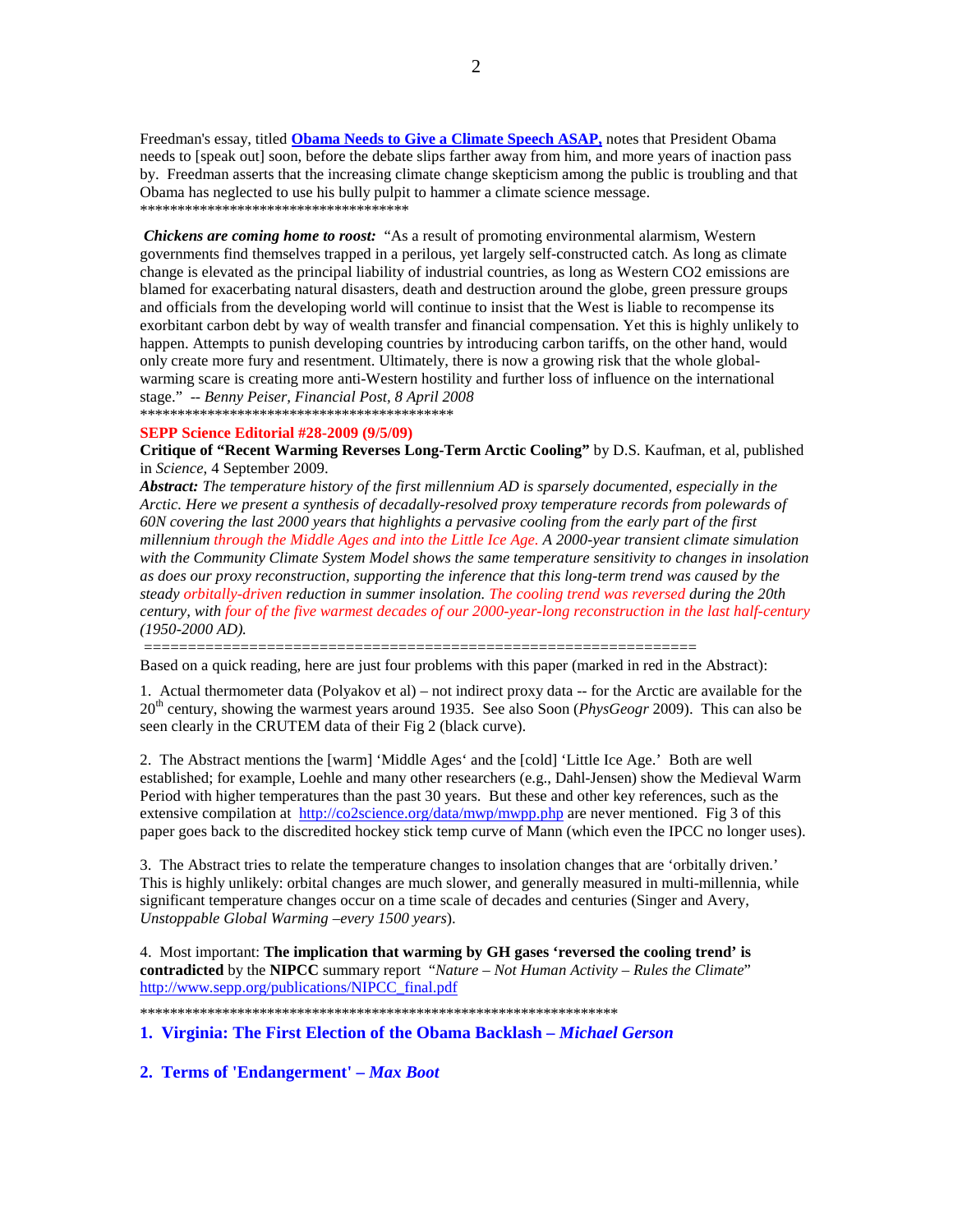### **3. A warning from Britain**

- **4. A report from India** *Barun Mitra*
- **5. Talking Turki On Oil**  *Investor's Business Daily*
- **6. The Futility Of A New Oil-Industry Tax** *Bernard L. Weinstein*
- **7***.* **Shifting Oil Sands** *Investor's Business Daily*
- **8. Turning Methane Into Methanol** *Mitch Jacoby*
- **9. National energy policy** *Howard Hayden*

#### **10. Atmospheric Chemistry: Nitrous Oxide Threat To Ozone –** *Jyllian N. Kemsley* **\*\*\*\*\*\*\*\*\*\*\*\*\*\*\*\*\*\*\*\*\*\*\*\*\*\*\*\*\*\*\*\*\*\*\*\*\*\*\***

#### **NEWS YOU CAN USE**

**Spiking the road to Copenhagen***. By Deepak Lal, Business Standard, New Delhi August 25, 2009* http://www.business-standard.com/india/news/deepak-lal-spikingroad-to-copenhagen/367985/

"The Western obsession with curbing carbon emissions is wicked and also economically foolish" **Climate Change: Natural and Unstoppable** *by S.Fred Singer* 

*Financial Chronicle – New Delhi, Sept 1, 2009 (Edge supplement) www.mydigitalfc.com*  \*\*\*\*\*\*\*\*\*\*\*\*\*\*\*\*\*\*\*\*\*\*\*\*\*\*\*\*\*\*\*\*\*\*\*\*\*\*\*\*\*\*\*\*\*\*

"The real cost of our emissions targets lie not within the targets themselves but within the culture of central planning they embed in government, and within the powers granted to interest groups determined to protect their particular patch from innovation and change.

Consequently, if we are determined to change our energy ways, most economists prefer a carbon tax to a regime based on targets, sector plans and emissions trading. The Select Committee was supposed to weigh the benefits of a carbon tax but has not yet reported back. In the meantime Government has committed the nation to an emissions trading scheme [ETS, aka Cap&Trade] designed to help achieve an arbitrary target.

We should have opted for the carbon tax to provide a controlled experiment – one that the rest of the world could watch and learn from." -- Owen McShane [New Zealand] Aug 11, 2009 \*\*\*\*\*\*\*\*\*\*\*\*\*\*\*\*\*\*\*\*\*\*\*\*\*\*\*\*\*\*\*\*\*

### **A Beginner's Guide to Tar Sands**

http://www.globalenergyanalysts.com/SterlingAccount/2009/08-31-09 Oil Sands.pdf

Sept 1: China buys into tar sands http://www.ibdeditorials.com/IBDArticles.aspx?id=336696274946175

New energy taxes http://www.ibdeditorials.com/IBDArticles.aspx?id=336695014243343 \*\*\*\*\*\*\*\*\*\*\*\*\*\*\*\*\*\*\*\*\*\*\*\*\*\*\*\*\*\*\*\*\*\*\*\*\*\*\*\*\*\*\*\*\*\*

A must-read http://www.americanthinker.com/2009/09/the\_science\_of\_global\_warming.html Sept3, 2009 \*\*\*\*\*\*\*\*\*\*\*\*\*\*\*\*\*\*\*\*\*\*\*\*\*\*\*\*\*\*\*\*\*\*\*\*\*\*\*\*\*

Sept 1 Rasmussen poll: Obama approval index\* has fallen from +29% to –9% in 8 months of 2009 \* defined as (Strongly approve minus Strongly disapprove)

\*\*\*\*\*\*\*\*\*\*\*\*\*\*\*\*\*\*\*\*\*\*\*\*\*\*\*\*\*\*\*\*\*\*\*\*\*\*\*\*\*\*\*\*\*\*\*\*\*\*\*\*\*\*\*\*\*\*\*\*\*\*\*\*\*\*\*\*\*\*\*\*\*

#### **BELOW THE BOTTOM LINE**

Support for [Australia's] Rudd Government has slumped in country areas in the past two months, with experts pointing to the emissions trading scheme (ETS) for Labor's crashing popularity in the bush. Senior lecturer in politics at Monash University, Dr Nick Economou, said the dramatic swing back to the Opposition in rural seats would most definitely be as a result of the Government's climate change and emissions trading policies. He said rural voters like farmers and miners were very knowledgeable about the impacts of an emissions trading scheme, and the shift in polls in recent weeks should send a stark warning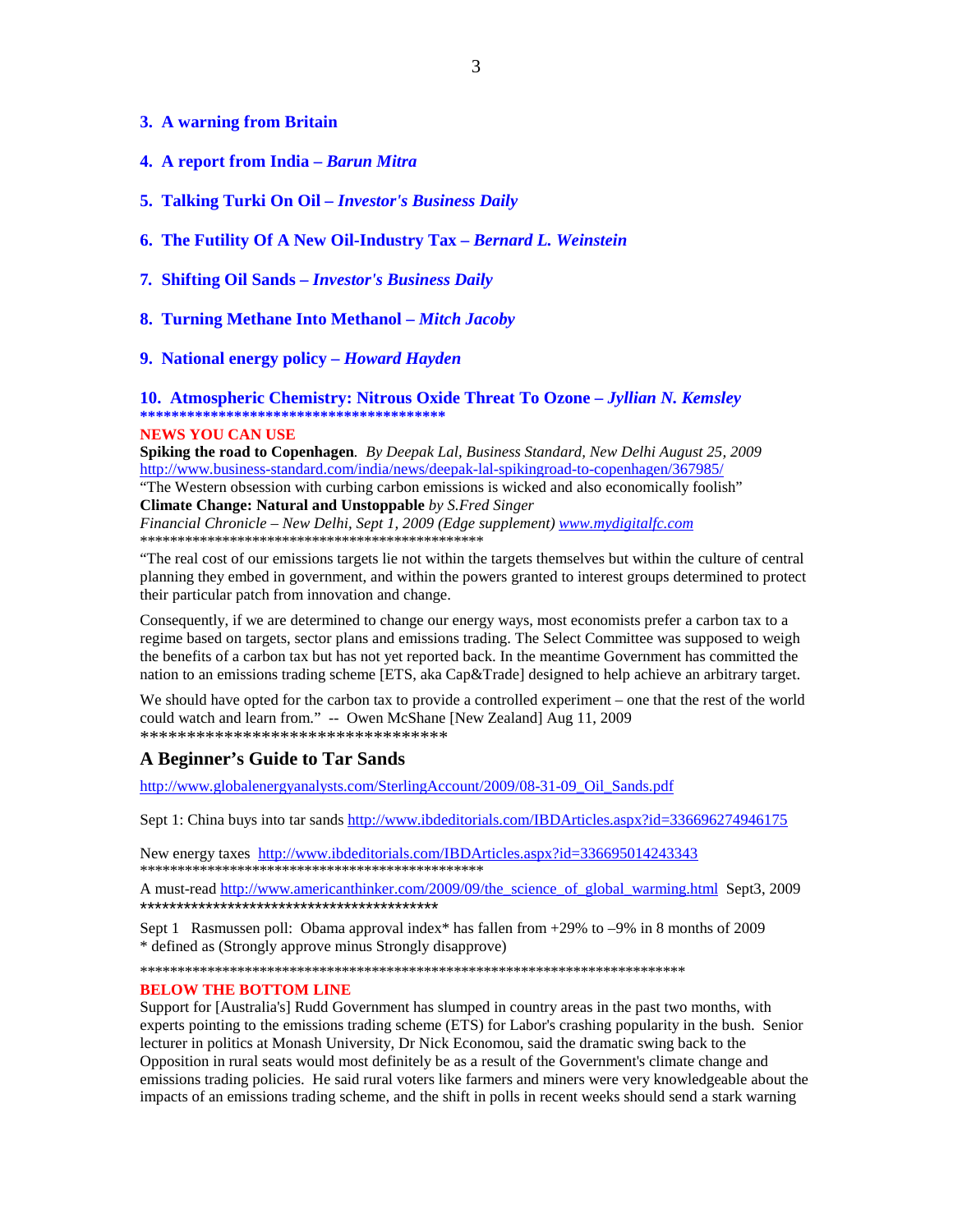to the Government. -- *Lucy Knight, Stock & Land News, 28 August 2009 \*\*\*\*\*\*\*\*\*\*\*\*\*\*\*\*\*\*\*\*\*\*\*\*\*\*\*\*\*\*\*\*\*\*\*\*\*\*\*\*\*\*\*\*\*\*\*\*\*\*\*\*\*\**

The biofuels revolution that promised to reduce America's dependence on foreign oil is fizzling out. Twothirds of U.S. biodiesel production capacity now sits unused, reports the National Biodiesel Board. Biodiesel, a crucial part of government efforts to develop alternative fuels for trucks and factories, has been hit hard by the recession and falling oil prices. The global credit crisis, a glut of capacity, lower oil prices and delayed government rules changes on fuel mixes are threatening the viability of two of the three main biofuel sectors. The wave of biodiesel failures and Cello's inability to produce even a fraction of what it expected have spooked private investors, which could further delay technology breakthroughs and derail the government's green energy objectives. *-Ann David and Russell Gold, Wall Street Journal, 28 Aug 2009 \*\*\*\*\*\*\*\*\*\*\*\*\*\*\*\*\*\*\*\*\*\*\*\*\*\*\*\*\*\*\*\*\*\*\*\*\*\*\*\*\*\*\*\*\*\*\*\*\*\*\*\*\*\*\*\*\*\**

Things are pretty grim among progressives these days, what with health care bogging down and climate legislation on indefinite delay; right wing crazies everywhere and Blue Dogs intransigent; the organized coalition that brought Obama to office fractured and ineffective. Disillusionment is in the air.

 *--David Roberts, Grist Magazine, 24 August 2009*  \*\*\*\*\*\*\*\*\*\*\*\*\*\*\*\*\*\*\*\*\*\*\*\*\*\*\*\*\*\*\*\*\*\*\*\*\*\*\*\*\*\*\*\*\*\*\*\*\*\*\*\*\*\*\*\*\*\*\*\*\*

Next time you hear complaints about "Big Oil' lobbying: General Electric spent \$7.2M lobbying in 2Q http://www.forbes.com/feeds/ap/2009/08/19/business-industrials-us-general-electric-lobbying\_6794525.html

Also: How GE's green lobbying is killing US factory jobs How GE puts the government to work for GE Leaked e-mail shows how GE puts the government to work for GE

# **################################## 1. VIRGINIA: THE FIRST ELECTION OF THE OBAMA BACKLASH**

*Michael Gerson, August 28, 2009*  http://townhall.com/columnists/MichaelGerson/2009/08/28/the\_first\_election\_of\_the\_obama\_backlash

The late-night hotel desk clerk in Salem, Va., -- after my long drive from Washington down the Shenandoah Valley -- wanted to talk political philosophy. He intended to support Republican Bob McDonnell for governor in November on Madisonian grounds. "I vote both parties, but I don't want anyone having all the control." Obama, in his view, needed to be checked and balanced.

This is the durable tendency of Virginia politics. Since 1977, the political party that has won the presidency has, in every case, lost the Virginia governorship in the next election. This pattern of cussedness is holding, at least for the moment. McDonnell, Virginia's former attorney general, is currently well ahead of his Democratic opponent, Creigh Deeds -- in one poll leading by 15 percent among likely voters.

McDonnell, riding in a well-worn, 30-foot blue RV from dairy farm to winery to college campus, recounts to me how the political environment has changed from a year ago. "The business community," he says, "was the first to recoil" from policies such as card check and cap-and-trade. "But health care now dwarfs previous concerns -- handing over the best medical system in the world to the federal government. It affects everyone." Conservatives, he contends, are more activated than at any time since 1993. A young McDonnell campaign worker told me: "We have the enthusiasm Obama's people had last time."

Well, not quite. About 50 students greeted McDonnell when he arrived at the James Madison University dining hall. A year ago, some James Madison students waited in line more than four hours to get a glimpse of candidate Obama. But in the low turnout of a nonpresidential election year, any momentum gets magnified, and McDonnell seems to have the intensity advantage.

So how do Republicans find success in the first election of a growing Obama backlash? Not by bashing Obama himself -- something McDonnell is careful to avoid. In the day of campaigning I witnessed, McDonnell mentioned Obama by name only twice: once to praise his views on charter schools, the other to note that, "We use the same company that did Obama's text messaging." Obama turned out hundreds of thousands of new Virginia voters last November, concentrated among minorities and in suburban areas.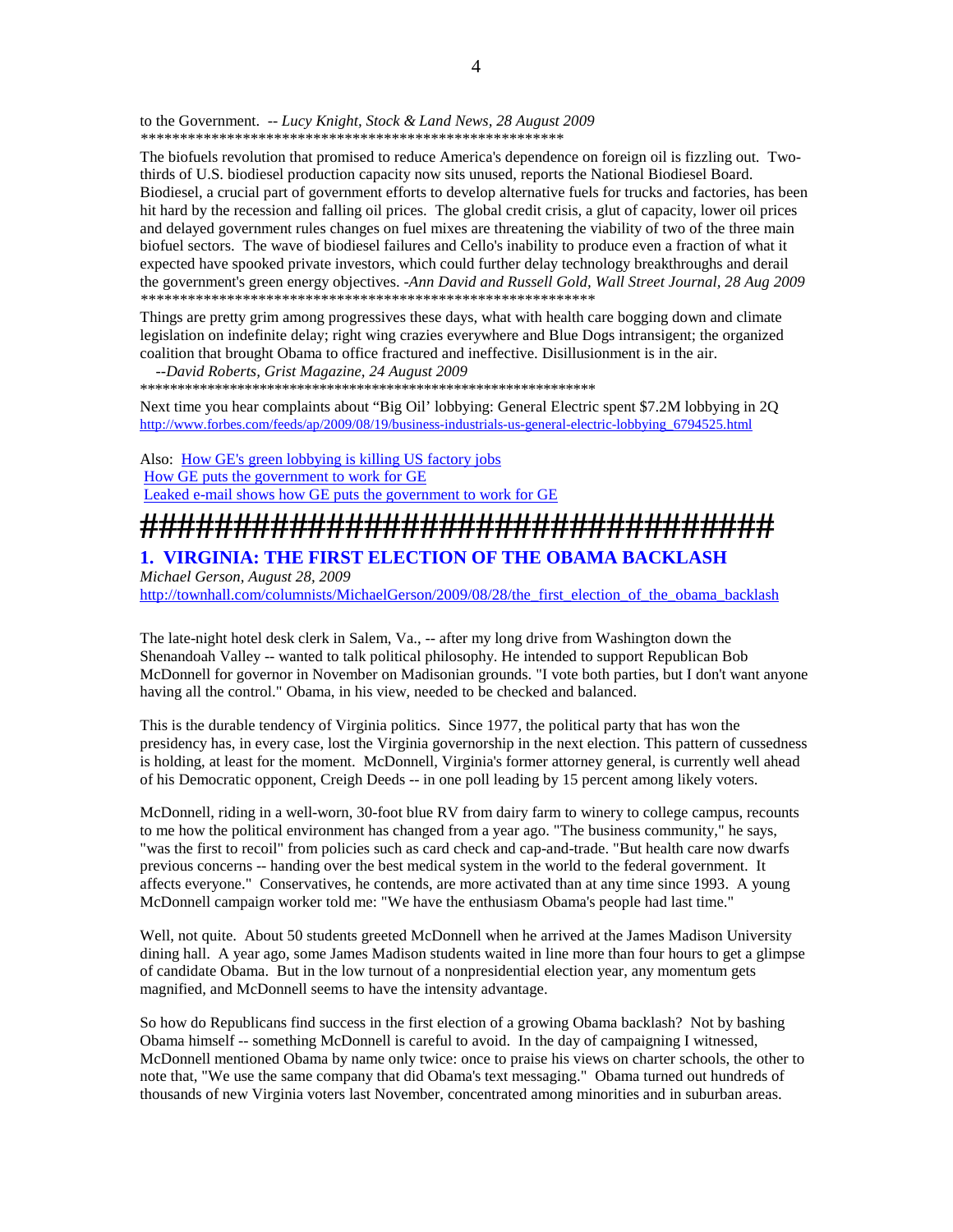McDonnell wants to appeal to these voters, not alienate them with direct attacks on the president. "This is about policy," he says, "not personal. If the president is right, I'm willing to work with him."

McDonnell is no moderate Republican. He is an unapologetic pro-life, pro-gun, fiscal conservative. But as a prospective governor, he is forced to live in the real world of governing -- unlike some congressional Republicans who view obstruction as the highest goal of politics. McDonnell's campaign is a proliferation of 10-point plans -- on energy, transportation, crime and economic development. McDonnell cut his political teeth as an intern at the House Republican Policy Committee. He talks with wonkish intensity about gang reduction, drug courts, trade promotion, college access, wine tourism and plans for the sesquicentennial commemoration of the Civil War.

This is not just a matter of personality but of strategy. Virginia elections are won in a mostly suburban crescent that runs from Northern Virginia to Richmond to Virginia Beach, in which about 70 percent of voters live. Suburban voters tend to be more focused on quality-of-life issues -- education, transportation and crime -- than ideological debates. So while Obama's overreach provides McDonnell with a political opportunity, employing a simplistic anti-government message would not suffice. "People expect government to be efficient -- simpler and more user friendly," says McDonnell. At another point: "We must make government work better." The effective Obama backlash will be led by reform-oriented wonks, not ideological arsonists.

National Republicans might learn a stylistic lesson from the Virginia race as well. McDonnell is a conservative, but he is not a rural, us-against-them populist. His family roots are suburban. His bearing is military -- precise, earnest, respectful and formal. (He wore a coat and tie to shake hands at Famous Anthony's, a breakfast place in Salem -- perhaps a sartorial first at that location.) McDonnell manages to make a conservative case against federal excess without conducting a cultural battle against social elites and city-slickers. Which might be helpful with the city-slicker vote.

The Virginia election, in less than 70 days, may symbolize the Obama backlash, with broad implications for his agenda. More importantly, it may show Republicans a responsible way to win in the Obama era. \*\*\*\*\*\*\*\*\*\*\*\*\*\*\*\*\*\*\*\*\*\*\*\*\*\*\*\*\*\*\*\*\*\*\*\*\*\*\*\*\*\*\*\*\*\*\*\*\*\*\*\*\*\*\*\*\*\*\*\*

## **2. TERMS OF 'ENDANGERMENT'**

**The EPA's anti-carbon rule is an admission that CO2 limits hurt the economy.**  *By Max Boot, The Wall Street Journal, SEPTEMBER 3, 2009* 

Cap and trade may be flopping around like a dying fish in Congress, but the Obama Administration isn't about to let the annoyance of democratic consent interfere with its climate ambitions. Almost as bad is the new evidence that it understands how damaging its carbon regulations and taxes will be and is pressing ahead anyway.

The White House is currently reviewing the Environmental Protection Agency's April "endangerment finding" that as a matter of law CO2 is a pollutant that threatens the public's health and must therefore be subject to regulation under the Clean Air Act. Such a rulemaking would let the EPA impose the ossified command-and-control regulatory approach of the 1970s across the entire economy, even if Democrats never get around to passing a cap-and-tax bill.

Yet a curious twist is buried in the EPA's draft rule. The trade press is reporting that the agency thinks it enjoys the discretion to target the new rules only to major industrial sources of carbon emissions, such as power plants, refineries, factories and the like. This so-called "tailoring rule" essentially rewrites clear statutory language of the Clean Air Act by bureaucratic decree.

Because the act was never written to apply to today's climate neuroses, clean-air regulation is based on an extremely low threshold for CO2 emissions that will automatically transfer hundreds of thousands of businesses into the EPA's ambit. The agency is required to regulate sources that emit more than 250 tons of a given air pollutant annually, which may be reasonable for conventional pollutants like NOX or SOX. But this is a very low limit for ubiquitous CO2, and so would capture schools, hospitals, farms, malls,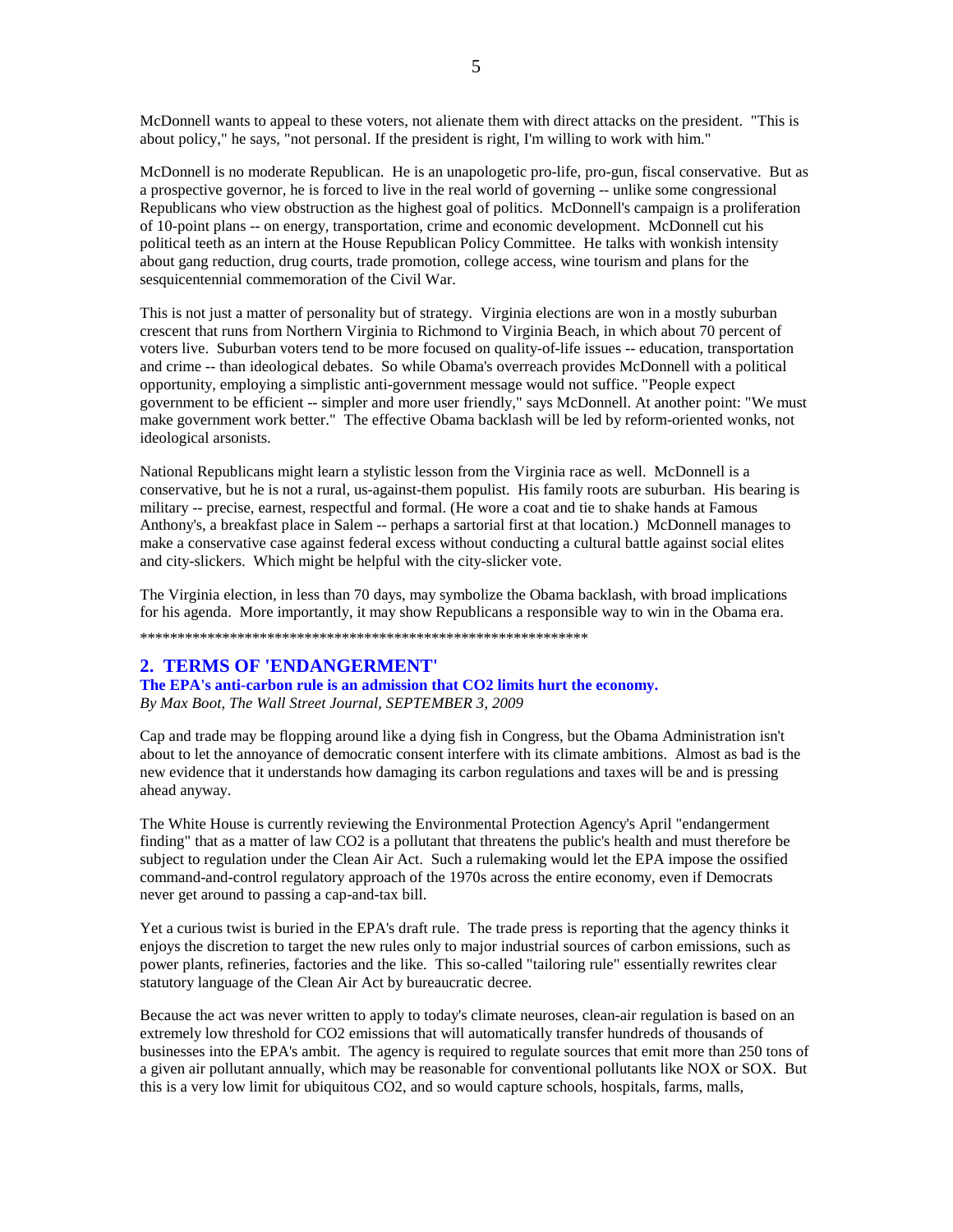restaurants, large office buildings and many others. To exempt these sources, the tailoring rule unilaterally boosts the rule for greenhouse gases from 250 tons to 25,000 tons, an increase of two orders of magnitude.

Well, well. In a speech in February, Obama's EPA Administrator Lisa Jackson ridiculed those of us who warned about these consequences, saying that it was "a myth" that "EPA will regulate cows, Dunkin' Donuts, Pizza Hut, your lawnmower and baby bottles. . . . Somebody said to me today, 'kittens,' I like that one." Her routine got a big laugh from the like-minded Georgetown audience, but the new draft rule is a flat-out admission that the critics are right.

The endangerment finding was prompted by the 5-4 2006 Supreme Court *Mass. v. EPA* decision, which relied on an extremely literal interpretation of the Clean Air Act to crowbar CO2 into the law. That decision has been a political windfall for cap-and-tax advocates because it has driven utilities and other businesses to the bargaining table as they've concluded that some carbon limits are inevitable.

Yet the Supreme Court said nothing that would let the EPA simply decide on its own to apply the law to some unfavored business while giving others a pass. And the Clean Air Act is explicit about the 250-ton threshold. Team Obama's real motive in "tailoring" this rule is to limit the immediate economic impact of carbon limits to head off a political backlash.

But even businesses that do get a pass shouldn't rest too easily. The green lobby will quickly sue to force the EPA to enforce fully its own rules and go after all carbon sources. And why not? The Obama Administration is deliberately flouting its own legal claims for political reasons. Its cynical political hope is that if Congress won't impose cap and tax, the courts will do it anyway.

President Obama claims that his "new energy economy" will jump-start growth and jobs. The EPA endangerment rule repudiates that claim once and for all. If the green future is going to be so bright, why does the White House want to exempt so many businesses from its glories? \*\*\*\*\*\*\*\*\*\*\*\*\*\*\*\*\*\*\*\*\*\*\*\*\*\*\*\*\*\*\*\*\*\*\*\*\*

## **3. A WARNING FROM BRITAIN**

The environmental movement's "climate change" campaign is mainly an effort to phase out coal-fired electrical generation. This social movement also conducts a much publicized and decades-old campaign against nuclear power. Almost forgotten is environmentalism's first victim - hydro-electricity. When the social movement now called environmentalism surged forth in the 1960s it did so just in time to cripple North America's remarkable and ambitious hydro engineering industry.

The government of the day will panic and will build new generation capacity as cheaply and quickly as it can, which means new coal-powered plants, the very thing that Greenpeace and other eco-naifs wished to avoid. (A potential problem for green radicals is that any attempts to block urgent new builds will likely be frowned upon by a public that want their lights on, cutting off their essential cover of public support.)

British people are waking up to a major problem that threatens to negatively impact their everyday lives. Politicians will pay a heavy price for their part in the fiasco, the only question is whether there will be a backlash against the idiot greens that pushed the country to the brink and perhaps over it.

Whatever happens, the situation in Britain is a canary in the coal mine for other countries blindly following the green path. If you live in the USA, Canada, Australia or any other country where carbon has been demonized by eco-hysterics, this could happen to you. Get involved and stop the rot, before your lights go out.

\*\*\*\*\*\*\*\*\*\*\*\*\*\*\*\*\*\*\*\*\*\*\*\*\*\*\*

## **4. A REPORT FROM INDIA**

*by Barun Mitra Aug 29, 2009* http://chinaindiacitizensinitiative.blogspot.com/

Mr Jairam Ramesh, the Indian environment minister was in China last week for the first ever ministerial level talk on climate change. The Chinese side was led by Mr Xie Zhen Hua, vice chairman of China's National Development Reforms Commission. The two sides explored common grounds as part of their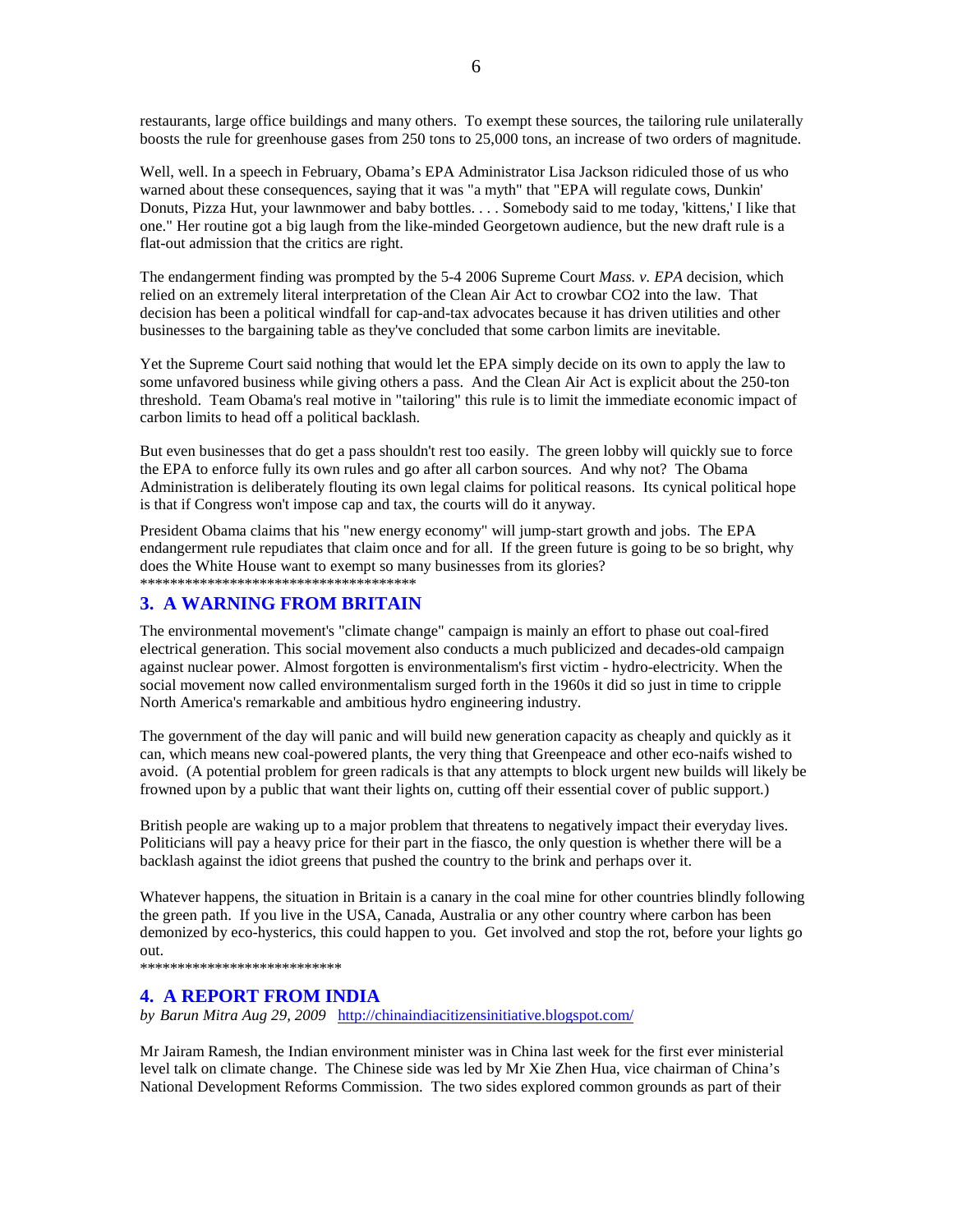preparation for the upcoming UNFCCC meeting in Copenhagen in December 2009. Here are the key points from the discussions.

- The Indian minister confirmed that there is "total convergence" in the negotiating positions of the two countries. The two countries have agreed to coordinate their views on climate change before major international meeting.
- Both countries are committed to the idea of "common but differentiated responsibilities" of developed and developing countries.
- Neither side will agree to legally binding emission norms.
- Both want to negotiate for higher levels financial assistance and technology transfer in return for promises to do their best to tackle climate change.
- Both sides agreed to oppose trade barriers linked to climate change issues being proposed by developed countries.
- The two delegations agreed to undertake jointly mitigation activities to reduce carbon emission.

## ===============================================

If China and India work together, along with some other countries at the UNFCCC, they will pose formidable challenge to those who want these countries to take immediate action on account of climate change. But there are three areas of serious concerns about these key negotiating strategies being adopted by the Asian neighbours.

- 1. They would have done well to note that the understanding of the science of climate is limited, and there are substantive flaws in the theories underlying predictions of global warming.
- 2. While they have consistently refused to accept emission norms, they seem to have not equally strongly emphasized the role of economic development and competitive economic environment in stimulating greater energy efficiency.
- 3. This may have led to commitment on mitigation, but not so much on adaptation. Although adaptation is likely to have a more immediate beneficial impact on the people, reducing their present vulnerabilities to vagaries of nature.

\*\*\*\*\*\*\*\*\*\*\*\*\*\*\*\*\*\*\*\*\*\*\*\*\*\*\*\*\*\*\*\*\*\*\*\*\*\*\*\*\*\*

## **5. TALKING TURKI ON OIL**

*By INVESTOR'S BUSINESS DAILY, August 26, 2009*  http://www.ibdeditorials.com/IBDArticles.aspx?id=336178247218101

Saudi Prince Turki al-Faisal warns that coming economic recovery means tighter oil supplies and higher prices. He's right to be appalled at the White House's inability to see the obvious.

As statesmen go, not many have seen more history, or correctly warned of more dangers, than Prince Turki al-Faisal, the formidable Saudi who's led the kingdom's intelligence and diplomacy in a long career. Few know oil as well as he does. So it's worth thinking about when he looks at President Obama, considers his energy policy and sees "demagoguery."

In a piece in Foreign Policy this week, Prince Turki warned that economic recovery is coming, and high oil prices will return with it. Nothing impresses him less than the White House's promises on its Web site to achieve "energy independence," as if switchgrass and wind would solve more problems than oil itself.

Prince Turki points out something important: Oil is and remains fundamental to the economies of the West. Placing faith in unproven alternatives, as the Obama administration does, won't address the shortages that will slam the U.S. soon. He warns that energy independence won't happen, calling it "political posturing at its worst - a concept that is unrealistic, misguided, and ultimately harmful to energy-producing and consuming countries alike."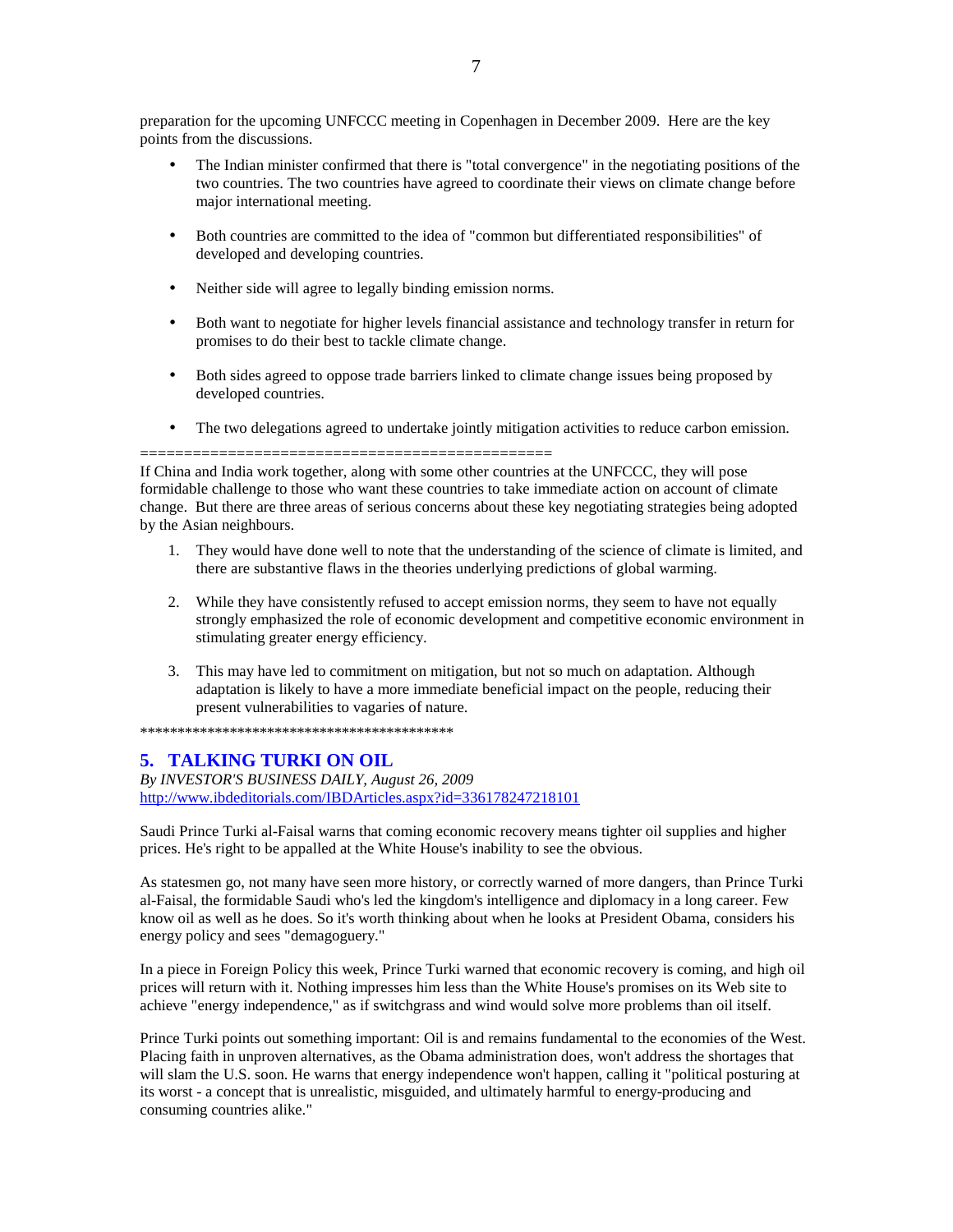The prince is especially irate because he knew Saudi Arabia would get blamed when oil prices spiked. Saudis were pumping oil as best they could, he said, and America needed to be realistic in the face of soaring demand.

Saudi Arabia only ranks fourth among America's suppliers. It's dwarfed by America's reliance on petrotyrants, such as Venezuela's Hugo Chavez. Chavez has trashed his oil industry to keep prices high, yet still ranks as America's No. 2 supplier.

Another problem, the prince rightly points out, is that the U.S. refuses to build more refineries. Refineries have shrunk from 324 in 1981 to a mere 141 now. More oil production won't be useful unless we can turn it into usable fuel.

Prince Turki of course is a Saudi, and his loyalties are there. We don't necessarily agree or endorse all he says. But he is right that U.S. oil independence isn't just around the corner, and that we need to pump more of our own oil to become energy secure. The ban on domestic offshore drilling and the record government spending that has weakened the dollar will, over time, drive up oil prices.

Just as with buying oil from petrotyrants and building more refineries, these problems can be solved. Unfortunately, the Obama administration continues to put its head in the sand on energy, looking to fanciful "green" solutions instead of proven ones. The prince knows oil and economies. His warning that there's no substitute for oil is one we should heed.

\*\*\*\*\*\*\*\*\*\*\*\*\*\*\*\*\*\*\*\*\*\*\*\*\*\*\*\*\*\*\*\*\*\*\*\*\*\*\*\*\*\*\*\*

## **6. THE FUTILITY OF A NEW OIL-INDUSTRY TAX**

*By BERNARD L. WEINSTEIN, September 01, 2009* 

http://www.ibdeditorials.com/IBDArticles.aspx?id=336695014243343

The debate over medical care has commanded most of the public's attention this summer, but another important domestic policy issue is quietly taking shape — new energy taxes. When lawmakers return to Washington, the Senate will take up legislation that would impose \$31.5 billion in new taxes on America's energy producers.

These taxes will harm every aspect of our domestic energy industry, from producers to refiners and every supporting business in between. They will not only cost American jobs. They will also raise global carbon emissions and reduce U.S. energy independence — in opposition to stated goals of the administration. Here's how:

One proposal would eliminate the domestic manufacturing income deduction for refiners, known as Section 199, while letting all other manufacturers (carmakers, drug companies) continue using it.

This new tax would further reduce America's refining capacity — which supplies only 84% of domestic demand. It would also give a competitive advantage to foreign refiners, who would be unaffected by the provision. Reducing American refiners' ability to bring products to market will transfer more American jobs and revenue overseas — the last thing our struggling economy needs.

Higher taxes on U.S. refineries will also lead to greater carbon emissions.

First, they will shift the activity abroad to less-efficient, higher-polluting plants.

They will also drive domestic power generators away from cleaner fuels like natural gas. Greater amounts of coal will then have to be used to produce electricity. A recent study by the Energy Policy Research Foundation correctly points out that this will simply increase global greenhouse gas emissions.

The foundation study also concludes that higher taxes on U.S. oil and gas producers will increase our consumption of imported fossil fuels. By levying a heavier tax burden on U.S. suppliers, domestic production will drop, and we will have to import even more oil. This will make the U.S. more dependent on foreigners to meet the nation's energy needs.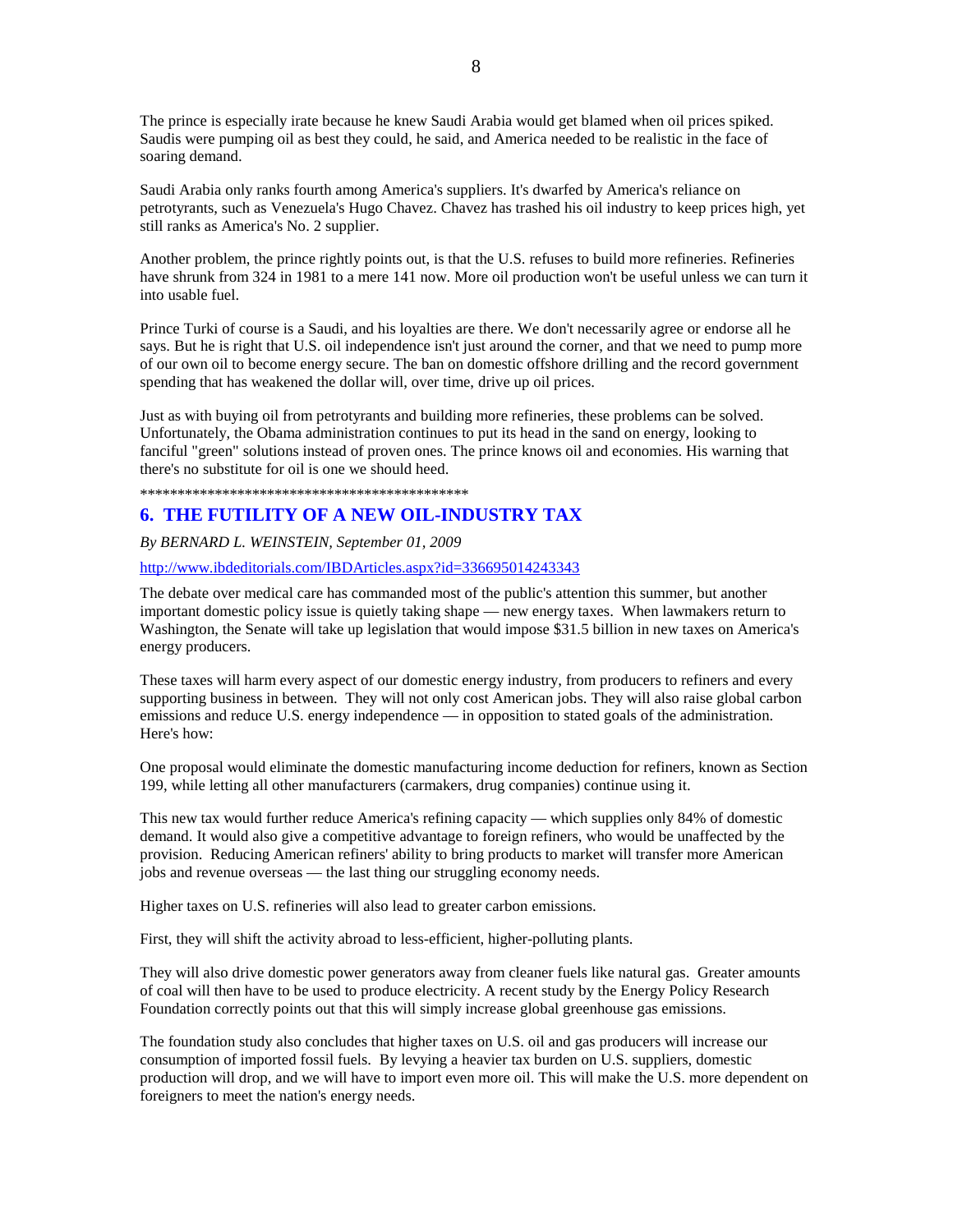The government also plans to place new taxes on the important work our energy producers do around the globe. Congress wants to change the rules that apply to certain international earnings, called foreign oil and gas extraction income, and foreign oil-related income. These proposed changes would burden the industry with billions in new tax obligations over the next decade.

Despite all the attention being paid to renewable energy sources, the government's own Energy Information Administration estimates that fossil fuels will account for 79% of U.S. energy demand in 2030.

The obvious conclusion is we should be embracing policies to ensure our domestic producers can meet as much of that demand as possible. Hiking the industry's tax burdens doesn't do the job.

Ultimately, American workers, businesses and consumers will bear the burdens of new taxes on the energy industry. Oil and gas companies already generate billions of tax revenues each year for federal, state and local governments. Current legislative proposals to further hike taxes on America's energy producers threaten our economy, our security and the environment. Those proposals should be rejected outright.

*Weinstein is associate director of the Maguire Energy Institute and an adjunct professor of business economics in the Cox School of Business at Southern Methodist University in Dallas.*

\*\*\*\*\*\*\*\*\*\*\*\*\*\*\*\*\*\*\*\*\*\*\*\*\*\*\*\*\*\*\*\*\*\*\*\*\*\*\*\*\*\*\*\*\*\*\*\*\*\*\*\*\*\*\*\*\*\*\*\*\*\*\*\*\*\*\*\*

## **7. SHIFTING OIL SANDS**

*By INVESTOR'S BUSINESS DAILY, September 01, 2009* 

http://www.ibdeditorials.com/IBDArticles.aspx?id=336696274946175

We balk at importing "dirty" oil from Canada, but others aren't so reluctant. Exempt as a "developing" nation from Kyoto-like agreements, China has decided to help Canada develop its energy-rich oil sands. The Financial Post reports that PetroChina International Investment Co. has struck a deal to buy a 60% interest in Athabasca Oil Sands Corp.'s McKay River and Dover projects for \$1.9 billion.

China has been establishing energy beachheads around the world in its quest to keep its growing economy fueled. With possible conflict brewing between Israel and Iran, Beijing recognizes the need for reliable suppliers like Canada in an unstable world. It also shows no reluctance to include fossil fuels in its what's the phrase? — all-of-the-above approach to energy.

The Chinese investment is relatively small, but Beijing likes to establish its presence in a new market and prove it's a good business partner that honors local business protocol before moving on to bigger and better things. Certainly Canada appreciates the business and the chance to break free of its fickle neighbor to the south.

PetroChina's stake translates into the control of roughly 3 billion barrels of recoverable bitumen, the tar-like mixture of crude and sand that's processed into useable products such as gasoline and jet fuel. Not coincidentally, this is the year China is expected to pass the United States as the largest car-buying nation. Few of the Chinese models have extension cords.

Jim Prentice, Canada's environment minister, isn't happy with the current situation of oil sands developers captive to the whims of U.S. politicians and refiners. U.S. refiners import 60% of current oil sands production, or about 780,000 barrels a day.

"Doesn't it help Canada's exporter to have alternative market choices?" Prentice contended in a recent interview. "We need transportation mechanisms to ship it to the West Coast. Refineries in the U.S. have limited capacity, and we don't have anywhere else to sell it. Having the capacity to ship it to the West Coast would keep everybody honest, so I think it's good policy."

That would require poking a hole through the Canadian Rockies for a pipeline that for once doesn't head north-south. As their needs and investments grow, the Chinese may be willing to help. The proposed Northern Gateway Pipeline, on ice for several years, is being dusted off with renewed interest.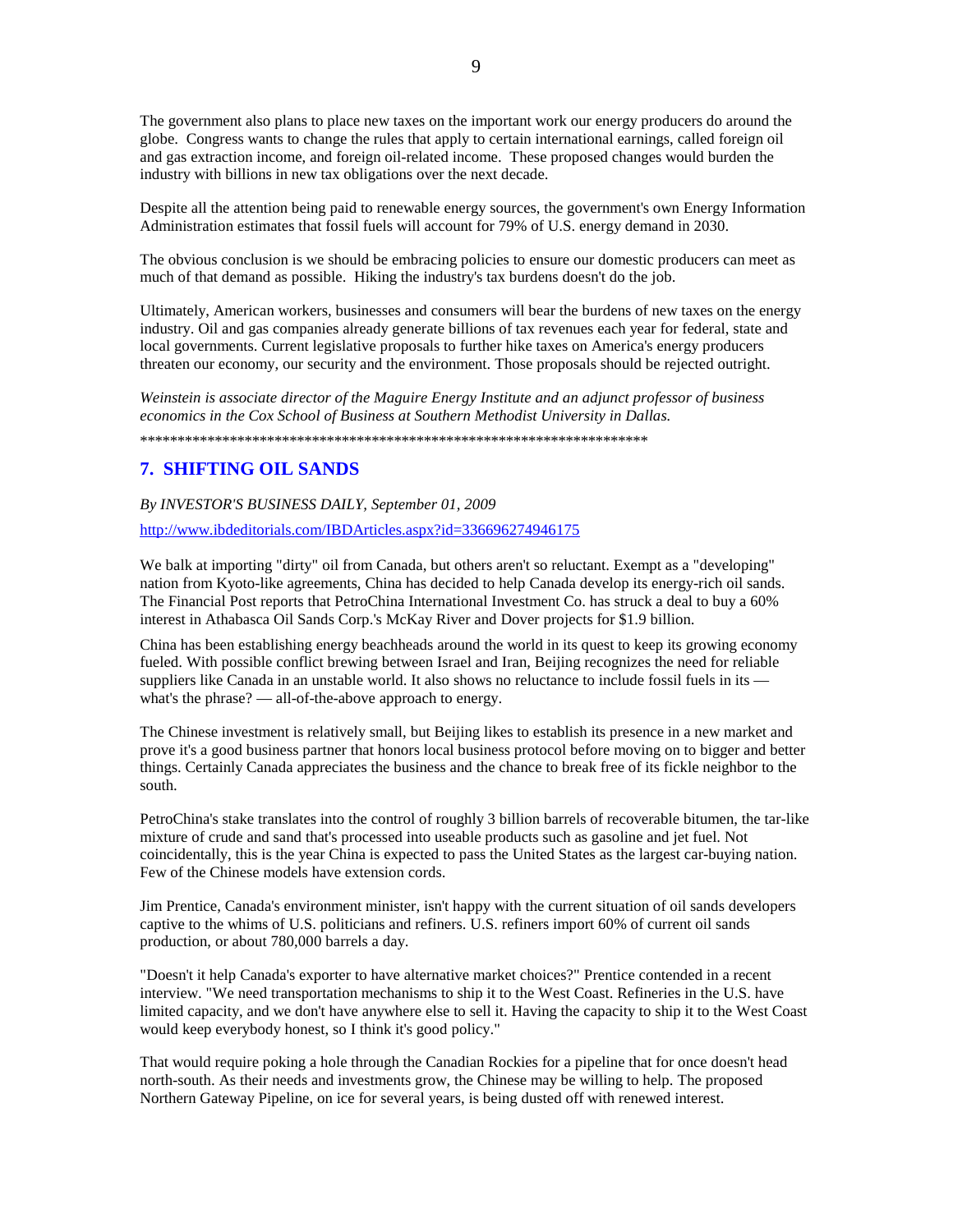Canadians are miffed at federal, state and local efforts in the U.S. to bar "dirty" tar sands oil that has a larger carbon footprint than conventional crude. But as Don Martin of Canada's National Post says, "If America doesn't want to use it on environmental grounds, they're only one pipeline away from losing it to someone else."

\*\*\*\*\*\*\*\*\*\*\*\*\*\*\*\*\*\*\*\*\*\*\*\*\*\*\*\*\*\*\*\*\*\*\*\*\*\*\*\*\*\*\*\*\*\*\*\*\*\*\*\*\*\*\*\*\*\*\*\*\*\*\*\*\*\*\*\*\*\*\*

## **8. TURNING METHANE INTO METHANOL**

## **Recyclable platinum compound mediates oxidation at low temperature**

### *By Mitch Jacoby, Chemical & Engineering News, August 27, 2009*

Methane can be converted directly to methanol at low temperature through the actions of a solid platinumbased catalyst that exhibits high catalytic activity even after repeated recycling, according to scientists in Germany (Angew. Chem. Int. Ed. 2009, 48, 6909). The study may advance efforts to commercialize technology for converting methane to high-value and easily transported products.

Large reserves of natural gas that sit untapped in remote locations could be exploited commercially if costeffective methods were available for converting methane, the principal component of natural gas, to easily transported liquids, such as methanol. A number of commercial processes that transform methane to liquid hydrocarbons already exist, but most are based on multistep conversions that proceed via synthesis gas (CO and hydrogen) and high temperatures ( $>600 \degree C$ ). Various researchers have also described catalysts that directly convert methane to methanol, but most of those systems suffer from over-oxidation, resulting in a large fraction of unwanted by-products.

Now, researchers of the Max Planck Institute for Coal Research, in Muelheim report that a triaging-based polymer complex, which they formed from dicyanopyridine trimers and a platinum salt, selectively transforms methane and oleum (fuming sulfuric acid) to methanol in high yield at roughly 200 °C.

The new catalyst shares similarities, such as N–Pt linkages, with a solution-phase methane-to-methanol catalyst developed more than a decade ago by researchers at Catalytica, in Mountain View, Calif. But unlike the older system, which has not been commercialized, the new catalyst is a solid and therefore easily separated from liquid products and recycled. The Mülheim team reports that the new material retains its high catalytic activity even after a half-dozen runs.

"This is an elegant method for immobilizing platinum in a well-defined manner," says Krijn P. de Jong, a professor of chemistry and catalysis at Utrecht University, in the Netherlands. The development is "noteworthy," he says, but he points out that using fuming sulfuric acid as an oxidant poses significant challenges regarding compatible materials and cost. \*\*\*\*\*\*\*\*\*\*\*\*\*\*\*\*\*\*\*\*\*\*\*\*\*\*\*\*\*\*\*\*\*\*\*\*\*\*\*\*\*\*\*\*\*\*\*\*\*\*\*

## **9. NATIONAL ENERGY POLICY -- LETTER TO EDITOR**

*(Prof) Howard ("Cork") Hayden, The Denver Post, August 31, 2009* 

Tom Hayden's opinion piece (Deja vu on nations energy policy, August 30, 2009) was correct in one regard: We've heard it all before.

We've heard the errant nonsense about running the US on wood chips and sunbeams, and we've heard the blame placed on oil companies, Republicans, and Blue-Dog Democrats for failing to enact laws to coerce the nation to obey the dreamers.

We've heard the claim that our eight-thousand-some power plants are centralized (where's the center?), and that de-centralized is better. Central Planners say so.

We've heard that conservation is a source of energy. Hungry? Go diet.

The beat goes on.